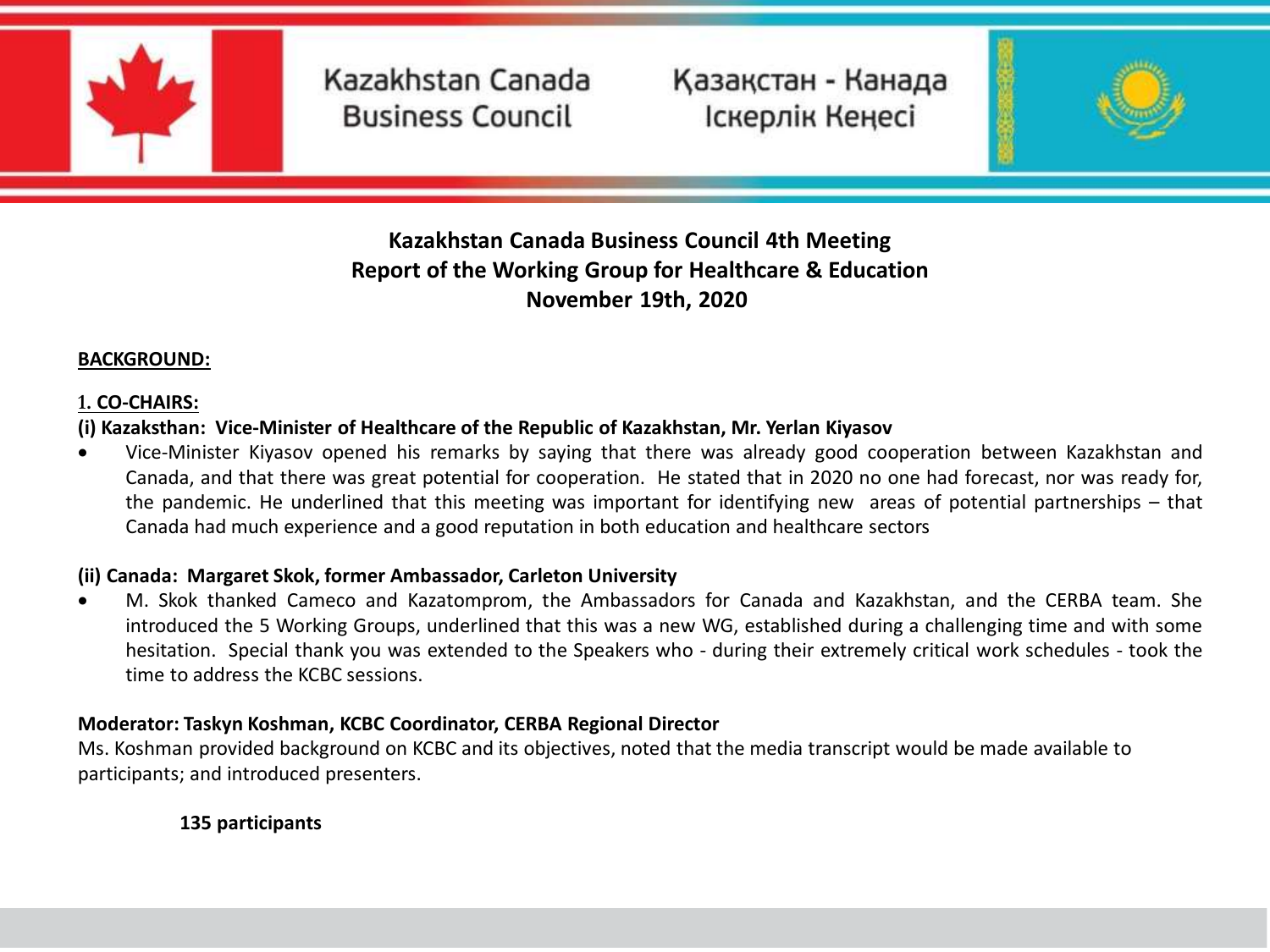

Қазақстан - Канада Іскерлік Кеңесі

**4**



# **Kazakhstan Canada Business Council Kazakhstan Canada Business Council 4th Meeting Report of the Working Group for Healthcare & Education November 19th, 2020**

#### **2. SPEAKERS** (Bios Attached)

#### **(i) Session on HEALTHCARE**

- **Danay Smagulov**, Director of the Investment Policy Department of the Ministry of the Health of the R o K, PPP projects in the healthcare sector of Kazakhstan
- **Talgat Tursynbayev**, Vice-President PPP (Public-Private Partnership) Center in Kazakhstan
- **Damir Kobzhasarov**, Director of the National Center for Public Health
- **Gulnaz Tanatarova**, Director for Science and Human Resources Department, Ministry of Healthcare of the Republic of Kazakhstan
- **Nurlan Dauletbayev**, Adjunct Professor, McGill University, Visiting Professor, al-Farabi Kazakh National University
- **Eva Slawecki**, Executive Director of the Canadian Society for International Health
- **Hafid Soual**hine, PhD, Chief of the National Reference Centre for Mycobacteriology, National Microbiology Laboratory, Public Health Agency

of Canada

- **Vern Biccum**, President of the IRIDIA Medical Running a Healthy Business in the face of COVID-19 A Canadian Perspective
- **Tanya Cederholm**, Director/Owner of the Infinity Medical Services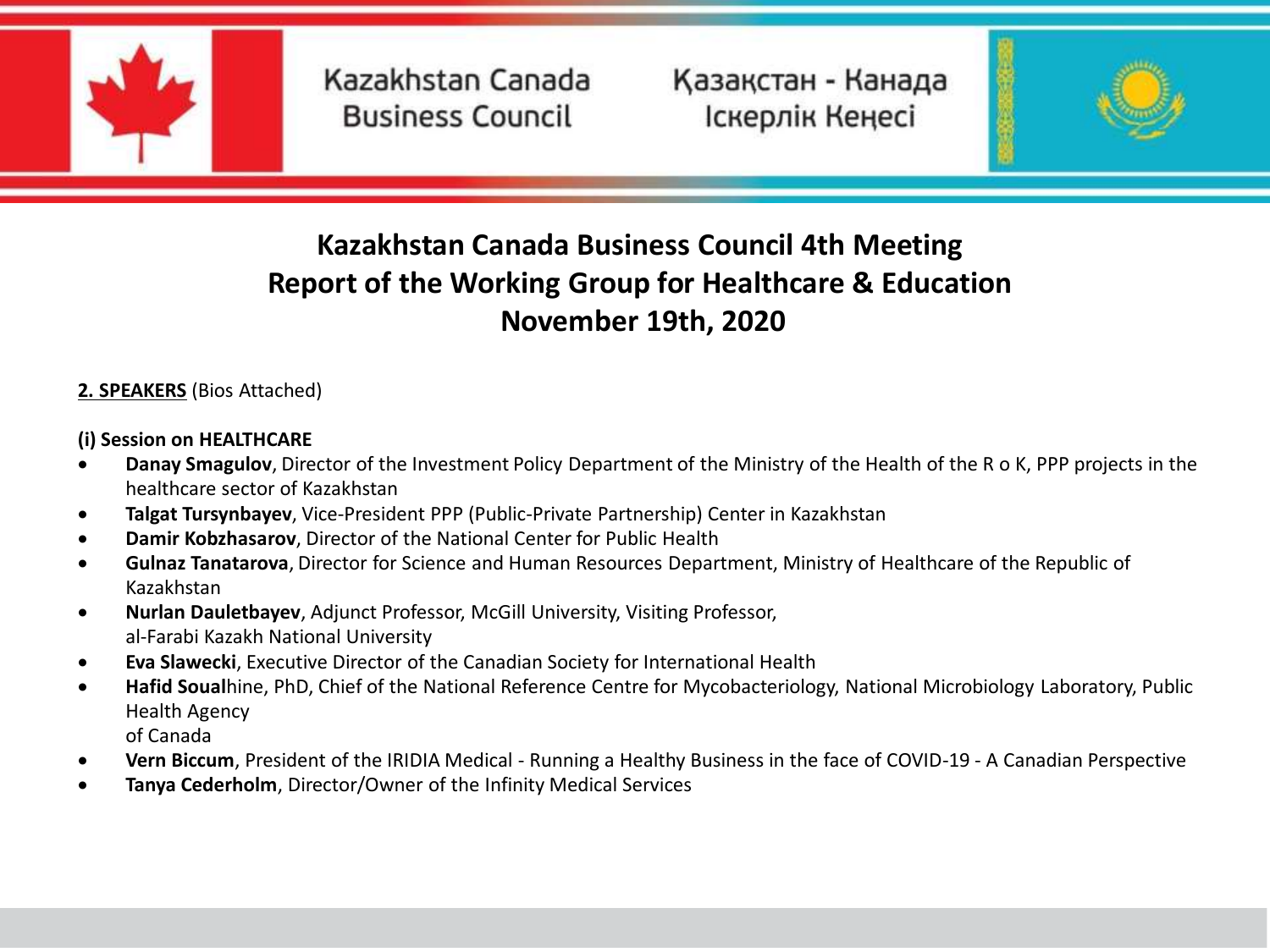

Қазақстан - Канада Іскерлік Кеңесі

**4**



# **Kazakhstan Canada Business Council Kazakhstan Canada Business Council 4th Meeting Report of the Working Group for Healthcare & Education November 19th, 2020**

# **2. SPEAKERS** (Bios Attached)

**(ii) Session on EDUCATION**:

- **Yerkebulan Buranbayev** (replacing Vice Minister Bigari,) Director for International Cooperation/Ministry of Education and Science:
- **Ainur Karbozova**, President, JSC Centre for International Programmers
- **Dr. Loretta O'Donnell**, Vice Provost for Academic Affairs of Nazarbayev University
- **Jennifer Daubeny**, Executive Director of the International Education Division, Global Affairs Canada
- **Dr. Randall Martin**, British Columbia Council for International Education
- **Dr. Teddy Y. Samy**, Director, The Norman Paterson School of International Affairs (NPSIA), Carleton University, Ottawa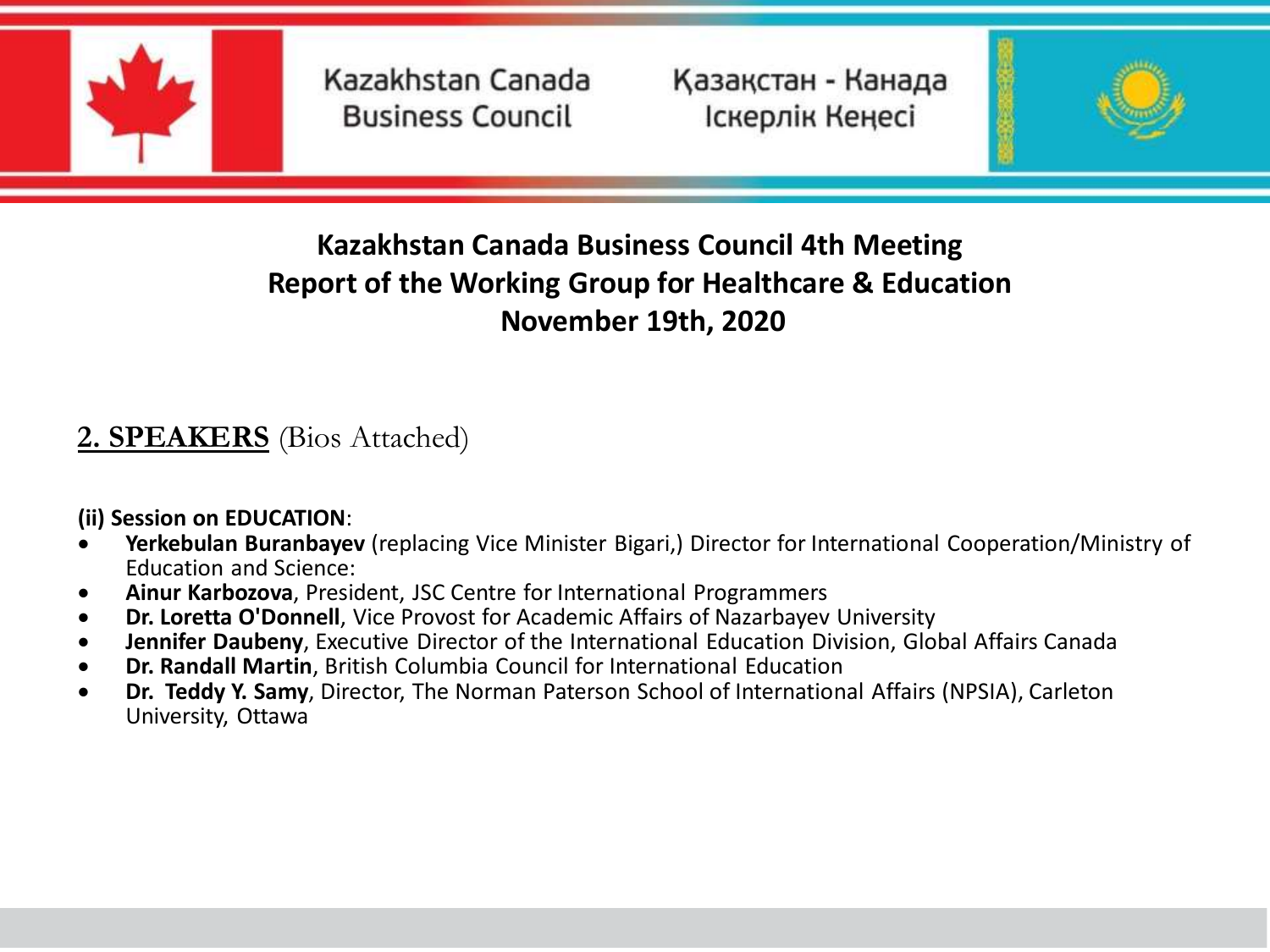

Қазақстан - Канада Іскерлік Кеңесі

**4**



## **Kazakhstan Canada Business Council Kazakhstan Canada Business Council 4th Meeting Report of the Working Group for Healthcare & Education November 19th, 2020**

#### **3. REPORT**

#### **3.1 Healthcare:**

M. Skok introduced the session, noting that Canada's Epidemiological data is updated daily. She noted that currently Canada was experiencing a "second wave" and Epi data indicated that the COVID-19 transmission cases are seriously on the rise. As of November 17, 2020 there were over 310,000 confirmed cases, 11,176 deaths, and 247, 976 recovered (pop 37.7 mlln). She mentioned that Canada's border to USA, except for essential travel, would now remain closed until December 21, 2020. As of November 18<sup>th</sup>, several provinces and territories are implementing new measures, including partial lockdowns, full lockdowns in certain regions, and some interprovincial travel restrictions. Noted was that there were almost daily PM and Premier briefings, *together with the Medical Officers for federal, provincial and territorial governments.*

- **D. Smagulov**: There are several medical centre projects already underway with various partners. Additionally, there is funding for 4 important initiatives, through a competitive process, to be launched throughout 2021. The requirement is for the building of 4 hospitals, over different time periods. Some of the funding is private; other sources include EBRD, Eurasian Bank, ADB: a teaching hospital in Almaty, a university hospital in Karaganda, as well as hospitals in Ust- Kamenogorsk and Kyzylorda. Timeframe is  $5 - 35$  years.
- **T. Tursynbayev**: There are 815 projects at a cost of 2 3 trillion tenge, a combination of private and public funding PPP model , addressing training and improving competencies. Kazakhstan has been working with InterHealth Canada since 2016. Currently legislation is being reviewed aimed at the protection of foreign investors. Canadian partners would have quasi agreements with the government of Kazakhstan. Looking for Canadian experience to enhance Kazakhstan's level and quality of services.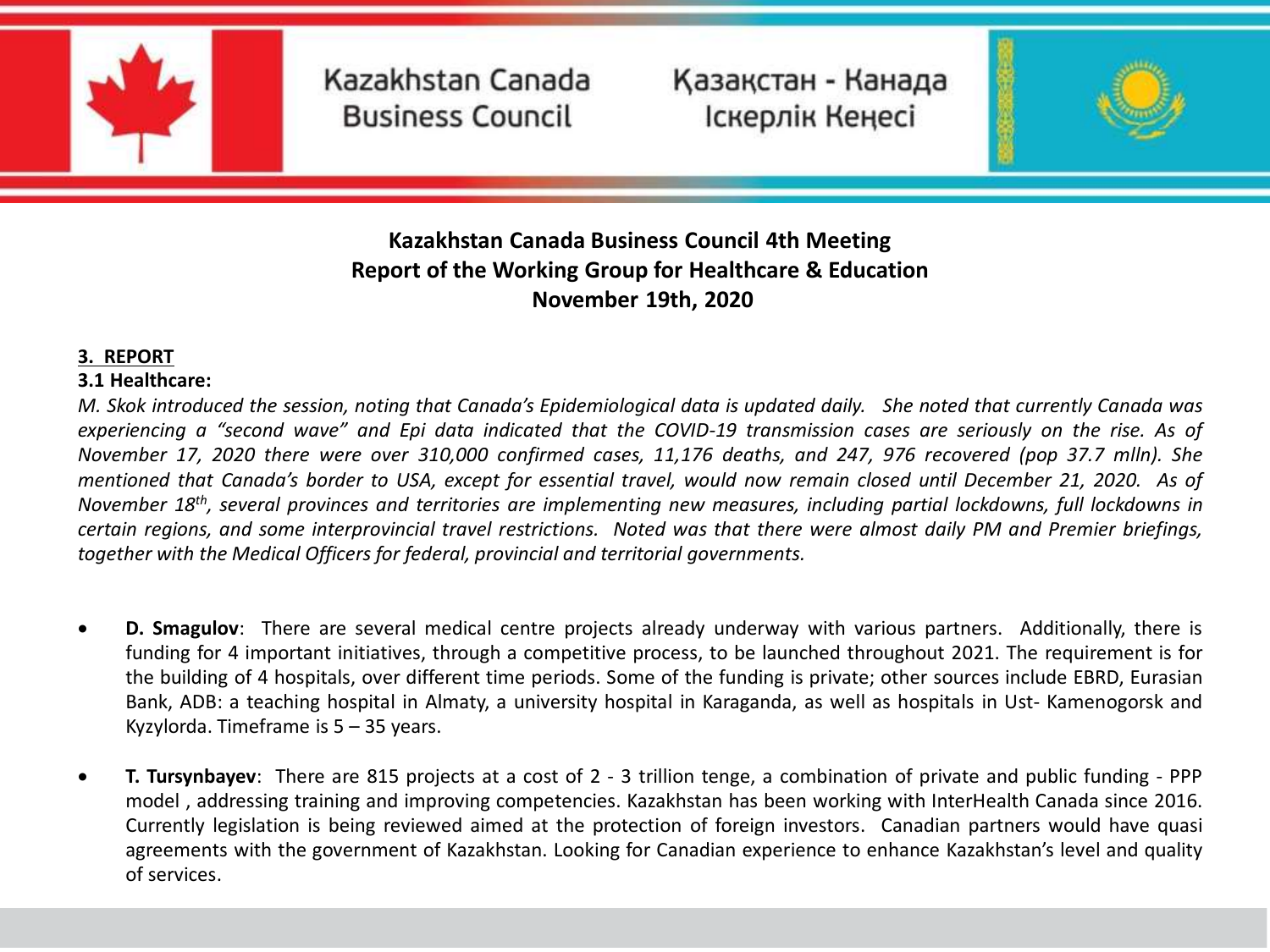

Қазақстан - Канада Іскерлік Кеңесі

**4**



- **D. Kobzhasarov:** After the first outbreak in China, like everyone Kazakhstan started implementing measures, particularly given the large border shared with PRC. First case was confirmed March 13, 2020. A pan-government commission was established to establish policy and approaches for every aspect of control: border measures, isolation/quarantine, hygiene protocols and guidelines. First wave saw 120,000 cases, 1900 deaths, and a 60% recovery rate. Second wave - 40,000 infected, 420 deaths; and given new measures, recovery rate is now 90%. 4mlln tests have been administered. Registration of cases, full monitoring of cases, and contact tracing all implemented. All statistics are presented to the Government and President on a daily basis, in the event that measures need to be increased and/or modified.
- **G. Tanatarova** deal with people resources, education and training. There was much need and much material to absorb, but there is not enough time. We have government programs, legislation and regulations. Given COVID, however, colossal changes have been required in medical education and training. Strategic partnerships are required. We have several options...visiting professors, increased capacity for training managers. Clinical work possibly needs to be integrated into faculties. We studied international efforts re staff, research, therapy, medicines. Planned: improve qualifications of professional standards, broaden support.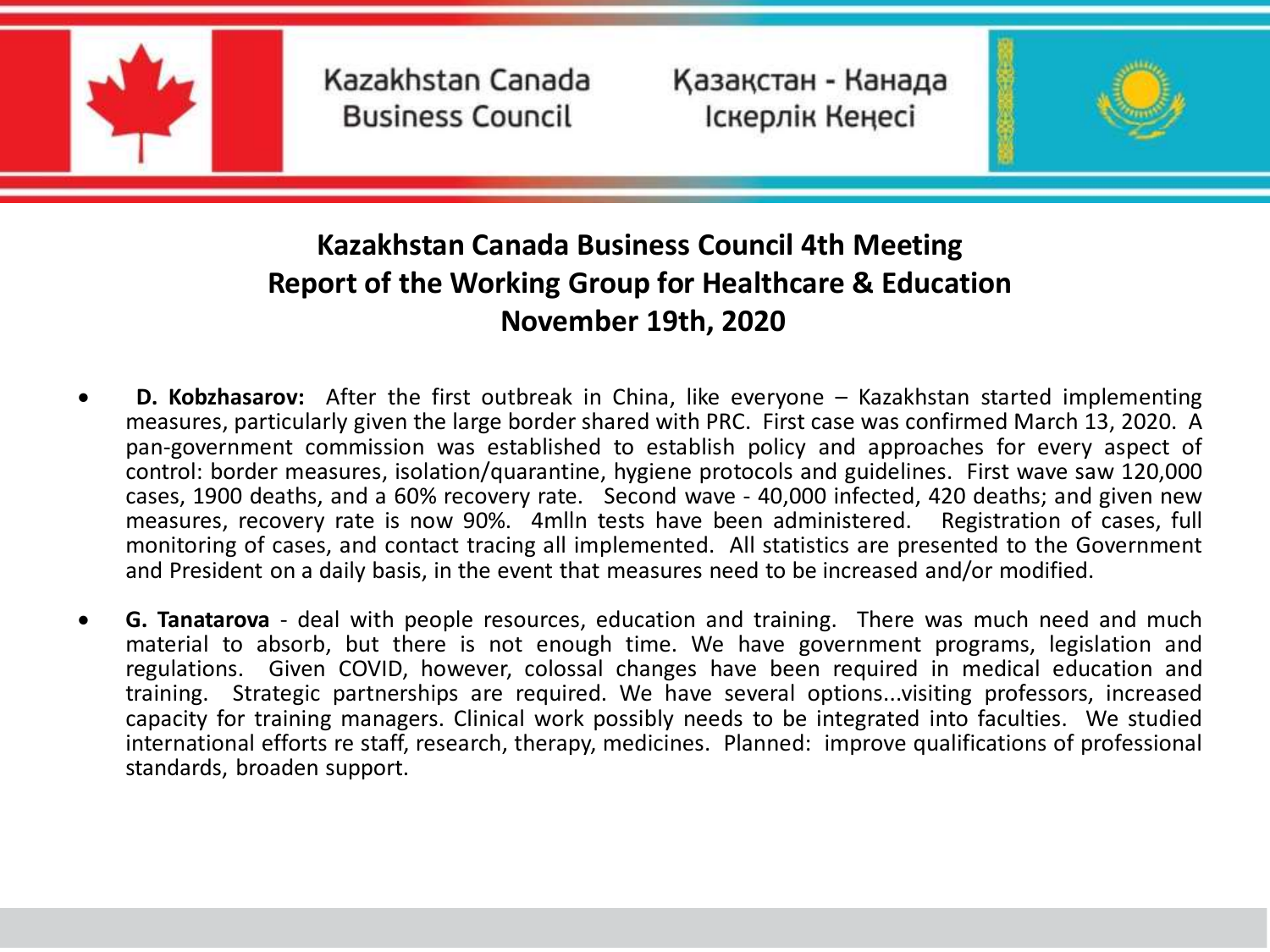

Қазақстан - Канада Іскерлік Кеңесі

**4**



- **N. Dauletbayev**: knowledge transfer is part of the essential development. Would like to see more students in Canada. March 2019 an MOU was signed between McGill University and Al-Farabi. Focus: neuro rehab, physical rehab and rehab for children. A visit by McGill to Almaty post- COVID related to rehab, indicated interest in learning from Canada's experience. Evidence based practices urgently needed, as well as courses in medical English-language. Main objective is to enhance evidence -based clinical practice, as well as digital medicine. Broader collaboration needed between McGill and Al- Farabi, as well as agreement with Ministry of Health. Need healthcare policies, distance learning.
- **E. Slawecki** : has over 20 years of experience carrying out reform projects in former Eastern Europe and Kazakhstan. CSIH is an NGO, and work to convene partners, carry out projects with capacity building, sustainable health systems. To date, 15 CSIH WHO- funded project focused on 4 main areas - medical education, international accreditation for health facilities, governance and management capability. The approach is based on evidence-based practices in order to improve patient care. Expertise includes clinical guidelines addressing chronic health care (strokes, heart, diabetes, etc.) .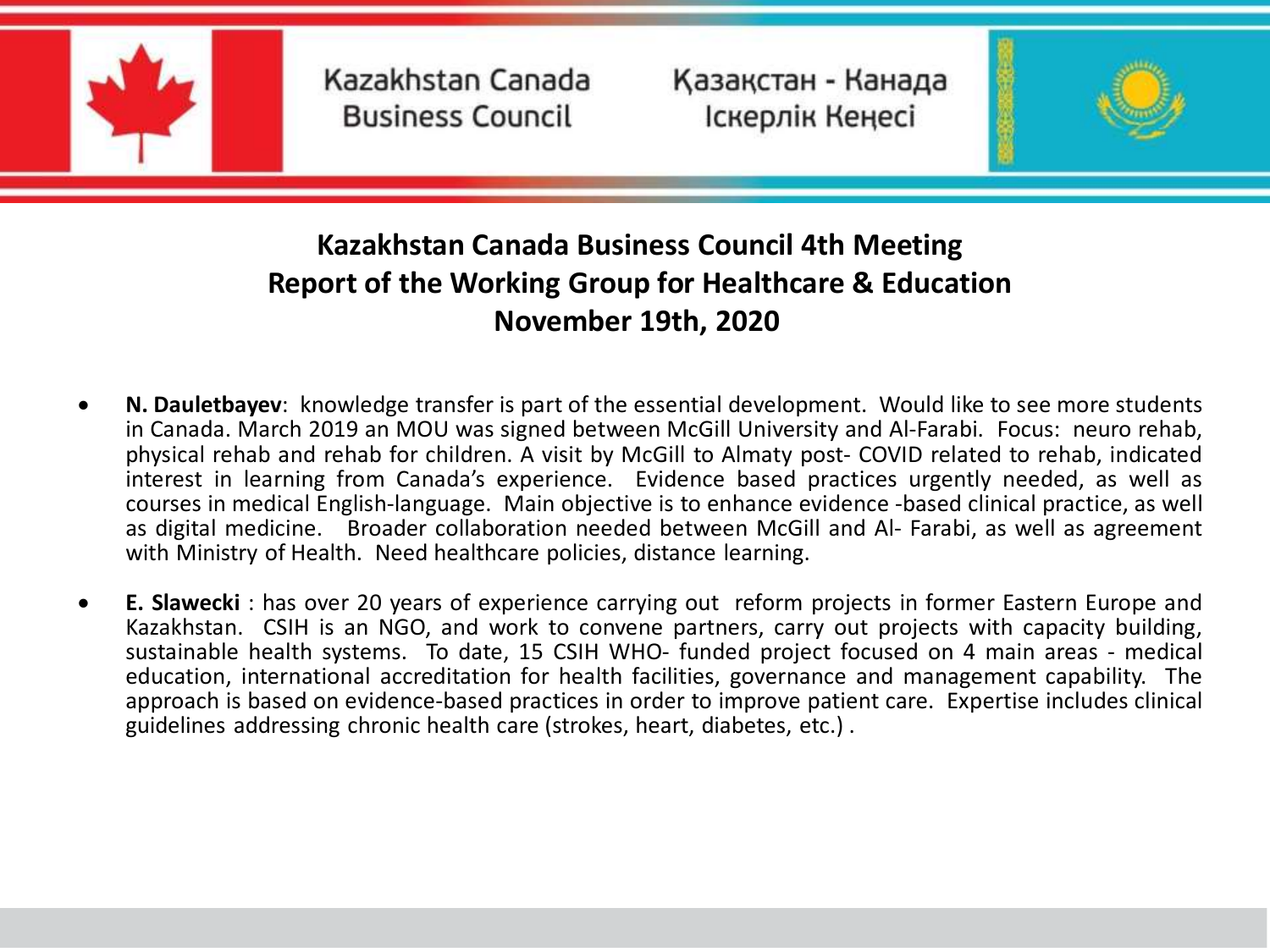

Қазақстан - Канада Іскерлік Кеңесі

**4**



## **Kazakhstan Canada Business Council Kazakhstan Canada Business Council 4th Meeting Report of the Working Group for Healthcare & Education November 19th, 2020**

 **H. Soualhine**: As with all transmissible diseases, epidemics and pandemics, the Microbiology Lab, immediately implements guidance looking at prevention measures (quarantine, distancing, masks, hand hygiene). Public Health Authorities work across all governments in Canada, and are mandated to assess risk, risk mitigation, and address steps required, including establishing a Mitigation Framework. Efforts are also focused on the issue of community spread, with emphasis on congregate living, business, schools & day cares, social gatherings, transportation. Risk assessments, prevention, and mitigation measures carried out, working with local public health officials. Information is shared with all public health authorities, and laboratories re quality control. Process is dynamic – that is, it adapts to every-changing conditions and developments. Canada also has had success stories re the repatriation of Canadians after the first COVID wave, work with First Nations, Inuit & Metis regarding remote COVID testing.

 **V. Biccum** – At the outset, business did not know how to react. They needed a strategy, and a concrete framework in order to continue the business but offer a safe workplace. Measures included identifying and screening staff in advance, overall testing within an organization, and addressing issues of asymptomatic people. Also had to look at a new business environment - remote work, split shifts, and learning to look at a business from a completely different perspective. Extreme issues are within the service industry such as high touch points, cleaning schedules, and the need to engage staff in learning and practical process.

 **T. Cederholm** - Industrial work sites - the challenge is how do you keep workers on site, and keep a safe work site operating. An additional economic and employment challenge. "Safe work practices" ie not sharing pens, tools, teamed up with Labs to do remote testing in work spaces. Testing pods...keep health workers separate from those being tested. Support for mobile pods for remote healthcare.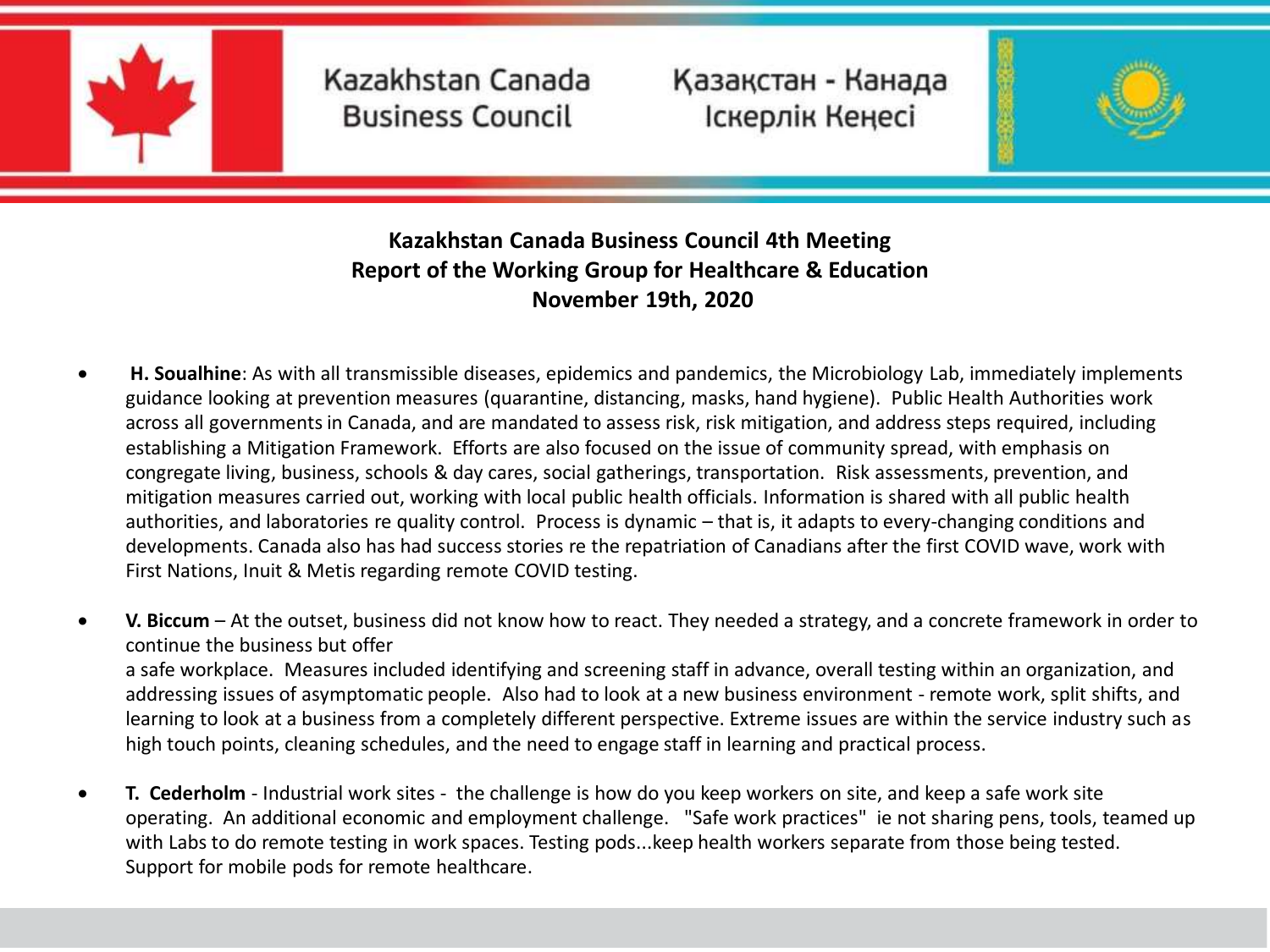

Қазақстан - Канада Іскерлік Кеңесі

**4**



- **Closing Remarks by M. Skok**: Summarized some of the opportunities, which appear at the end of the WG Report.
- **Closing Remarks by Vice Minister Kiyasov**: Stated that he hoped that these exchanges would lead to positive outcomes. He thanked the Canadian side and partners for excellent organization. He expressed his wish that future collaborative work between Kazakhstan and Canada be sustainable. He thanks all speakers and KCBC for an excellent event, which were thoughtful and knowledgeable.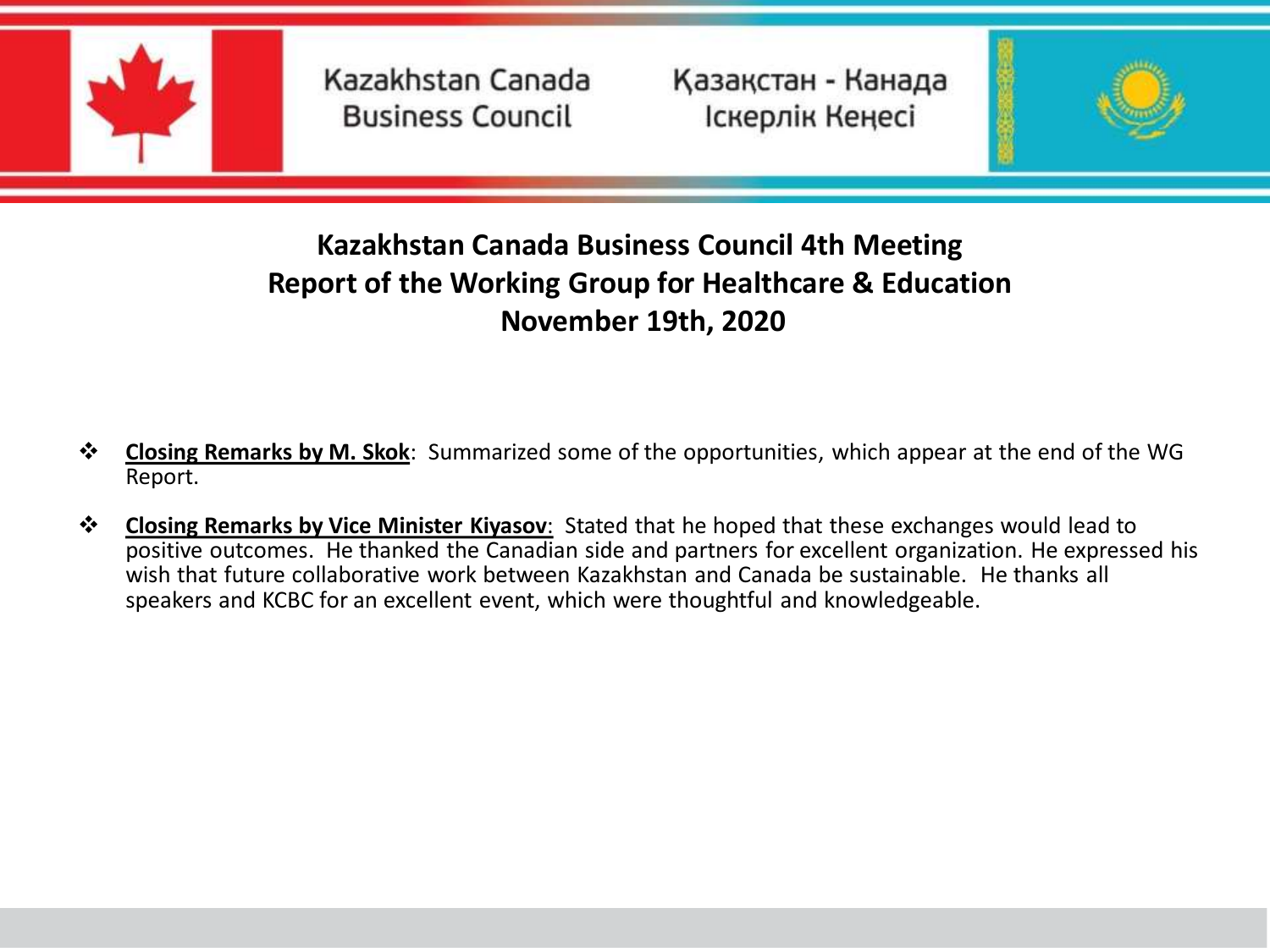

Қазақстан - Канада Іскерлік Кеңесі

**4**



# **Kazakhstan Canada Business Council Kazakhstan Canada Business Council 4th Meeting Report of the Working Group for Healthcare & Education November 19th, 2020**

## **3.2 EDUCATION**

**M. Skok** : introduced the session by noting that Statistics Canada forecast that Canadian universities could lose as much as \$3.4 billion this year, due to the COVID-19 pandemic impact. Stats Canada projected that this loss, in large part, was due to a decrease in the number of foreign students. There is also an impact for Canadian students, some of whom are not returning after this school year. Tuition fees in Canada represent almost 30% of school funding. However, Universities and Technical Colleges are adapting, and this is where we also find opportunities.

**Y. Buranbayev** (replacing Vice Minister Bigari,) Director for International Cooperation/Ministry of Education and Science: Kazakhstan knows that Canadian universities are amongst the best in the world. He noted that there are 6 international agreements each between Canadian and Kazakh universities. The need would be to continue cooperation in post graduate studies, as well as in the sciences. There were two aspects of the cooperation – international student accreditation and mobility opportunities, in both directions. The aim is to achieve a competitive level of results and integrate education into practice. "We would invite Canadian universities to open campuses in Kazakhstan. "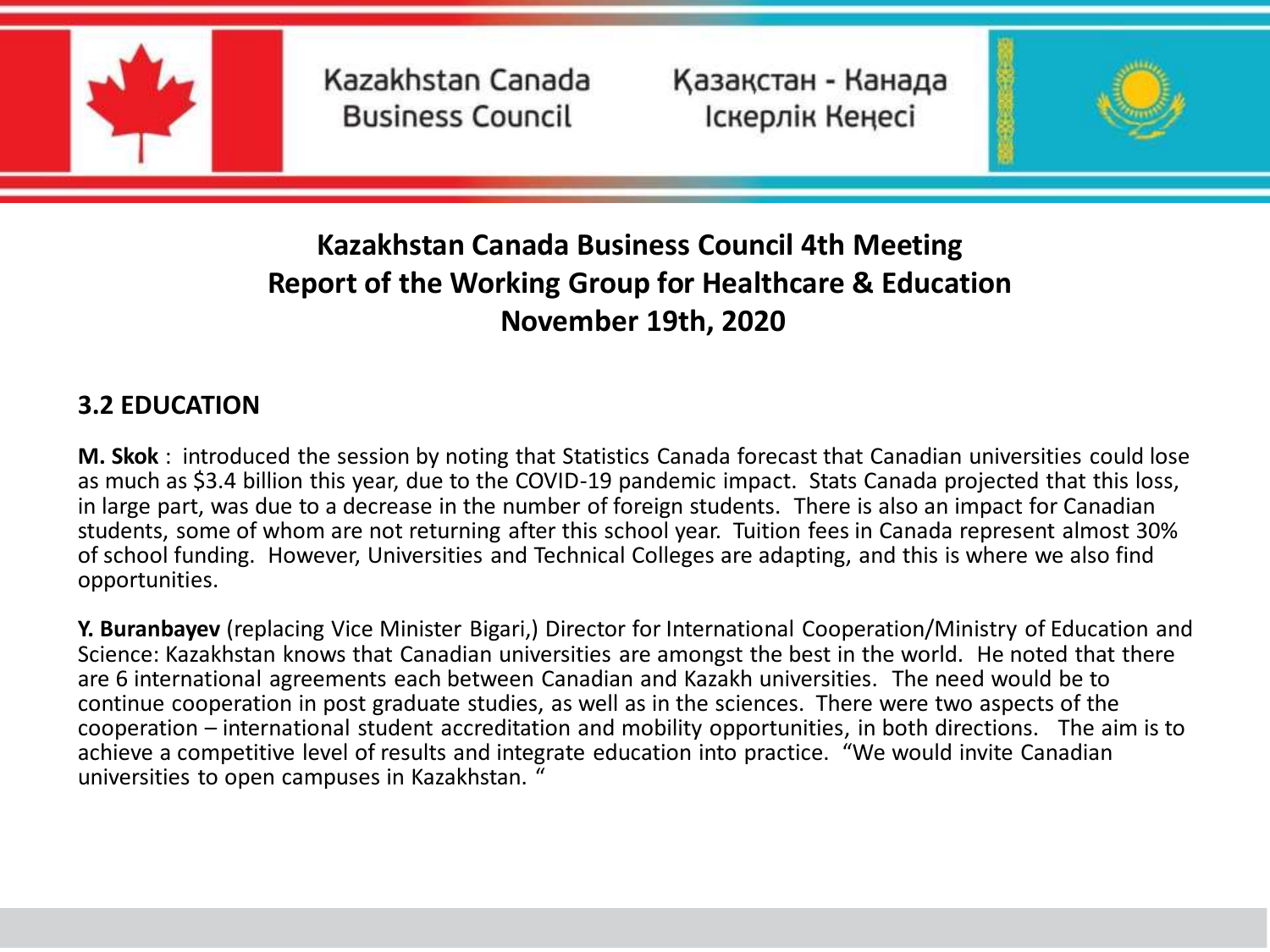

Қазақстан - Канада Іскерлік Кеңесі

**4**



- **A. Karbazova**: COVID has caused inconveniences in the education sector. Kazakhstan would like to continue to expand the relationships with countries for our students via Boloshaq. The President's initiative, launched in 1993, 27 years ago, to date has supported 13, 000 scholarships, 11000 graduates...contributing to Kazakhstan's economy and country. There was a historical decision to provide 3000 annual scholarships under Ministry of Education and Science, with the potential for intergovernmental exchanges and scholarships, attracting foreign teachers and students to Kazakhstan. The internationalization of higher education is a goal, opening international campuses and offices. Pres Tokayev announced 500 internships for scientists**.** Sectors of placement included public administration, engineering, petroleum engineering, economics, architecture...so more potential for Canadian students. 537 universities were identified as partners, including in Canada.
- **Dr O'Donnell:** Interested in working with Canadian universities in research, grounded in a Eurasian studies program. "We would welcome Canadian students". PhD programs in mining, engineering, public health**.** Nazarbayev University has 550 profs from around the world, 12 of whom are Canadian, from NFLD and Nova Scotia. Need to explore opportunities with Canada. Full research university - internships, virtual internships and *in situ*.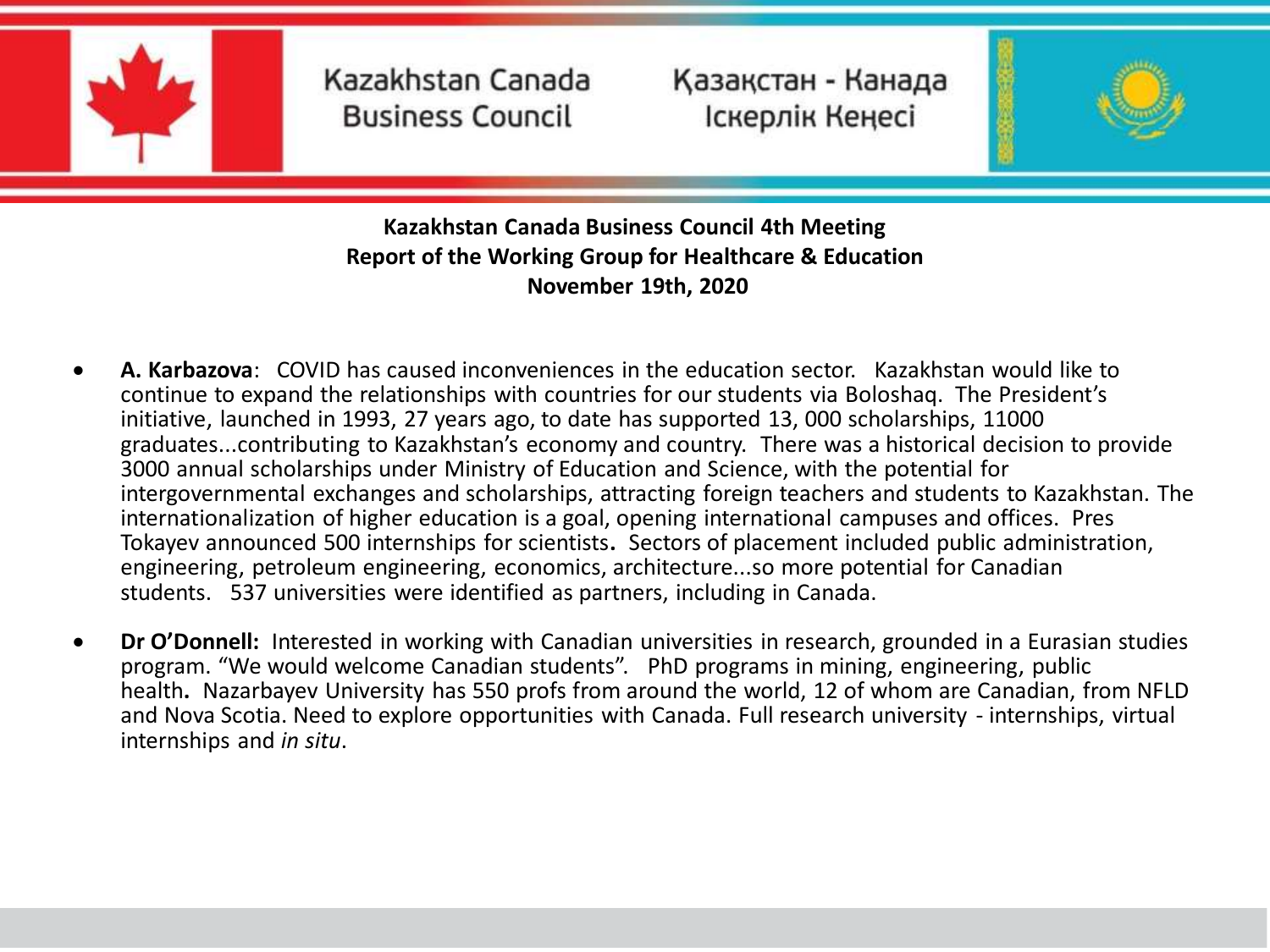

Қазақстан - Канада Іскерлік Кеңесі

**4**



- **J Daubeny:** Education in Canada is within provincial and territorial jurisdiction. At Global Affairs Canada, the responsibility for bilateral and multilateral policy, to support education development initiatives, and promote education as a priority export sector. At the end of 2019, there were 650, 000 international students. High quality of education, including research, innovation student- centred approach makes Canadian studies attractive. In spite of COVID, the government remains committed to its international strategy. With \$148 mlln over 5 years - trying to recruit more international students, as well would wish to support Canadian students going abroad to study. A flexible approach is supported to facilitate work and study permits. French and English language education is also offered, as Canada is officially a bilingual country. In 2019, there were 1195 Kazakh students in Canada**.** Study in Canada Program, in which Kazakhstan has participated previously is in place and Canada's Senior Trade Commissioner at the Embassy would be pleased to communicate opportunities to clients and address range of opportunities.
- **Dr Randall Martin**: There are scholarships in Canada involved in new market entry, inbound and outbound students, from Kindergarten level to PhD. The British Columbia Council for International Education works closely with both the provincial and federal governments. Importance of international education is highlighted; it is seen as a driver of innovation and intercultural diversification**.** BC's education system is strong K-12 to Univ. In spite of a decrease in revenues, there is now more scope for access and equity inclusion in education. Steady growth of student permits and growth in the number of students from Kazakhstan is significant. An area of potential interest would be BC's offshore school program, whereby students who are registered in the BC Global Education Program K-12 at an offshore school, receive instruction in English by B.C. certified teachers.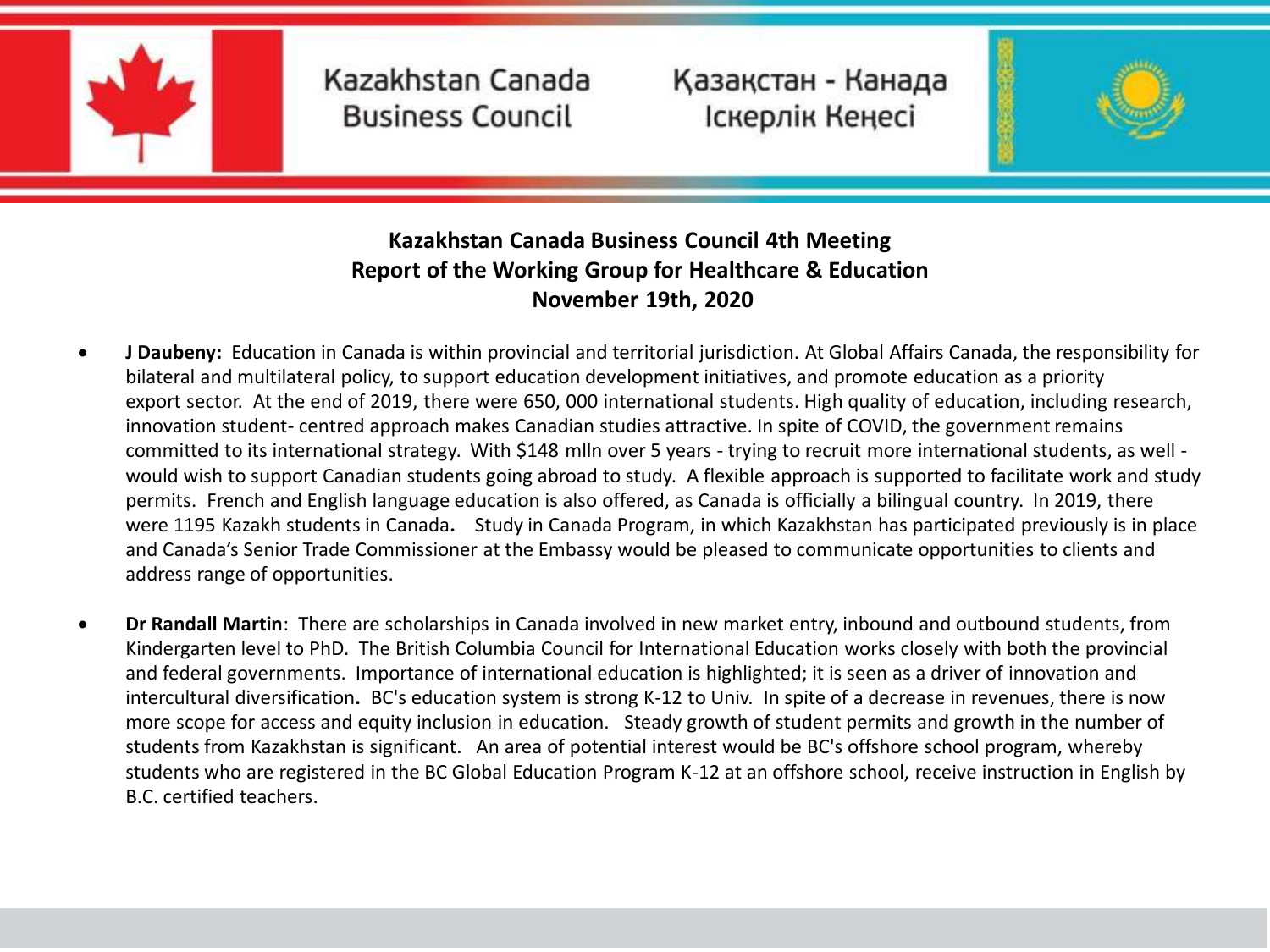

Қазақстан - Канада Іскерлік Кеңесі

**4**



**Kazakhstan Canada Business Council Kazakhstan Canada Business Council 4th Meeting Report of the Working Group for Healthcare & Education November 19th, 2020** 

**Dr Samy** : Carleton is a mid-sized university, mostly undergraduate programs, 75 years old, 5000 international students. A premium aspect is it location in Ottawa – the capita, l and connected to Ottawa's policy centre. The other university, University of Ottawa and Carleton - complement each other. Many visiting scholars. There is excellence in public administration, engineering, science, architecture and journalism. There is new BA program - international studies and business. NPSIA offers graduate and MBA programs. Visiting scholars and researchers are welcomed each year. Key contacts for international cooperation are provided on our website. "It is a challenging environment for everyone. Hard to know what the long-term impact will be. Bigger question, how long this will go on. "

#### **Closing Remarks, Vice Minister Kiyasov**:

*We wish to believe that this meeting will bring fruitful cooperation, where the opportunities are identified. We thought that the meeting was most informative. We shall be looking at the contacts provided. The healthcare presentations were most useful. I view the follow up potential in both sessions - as significant and positive.*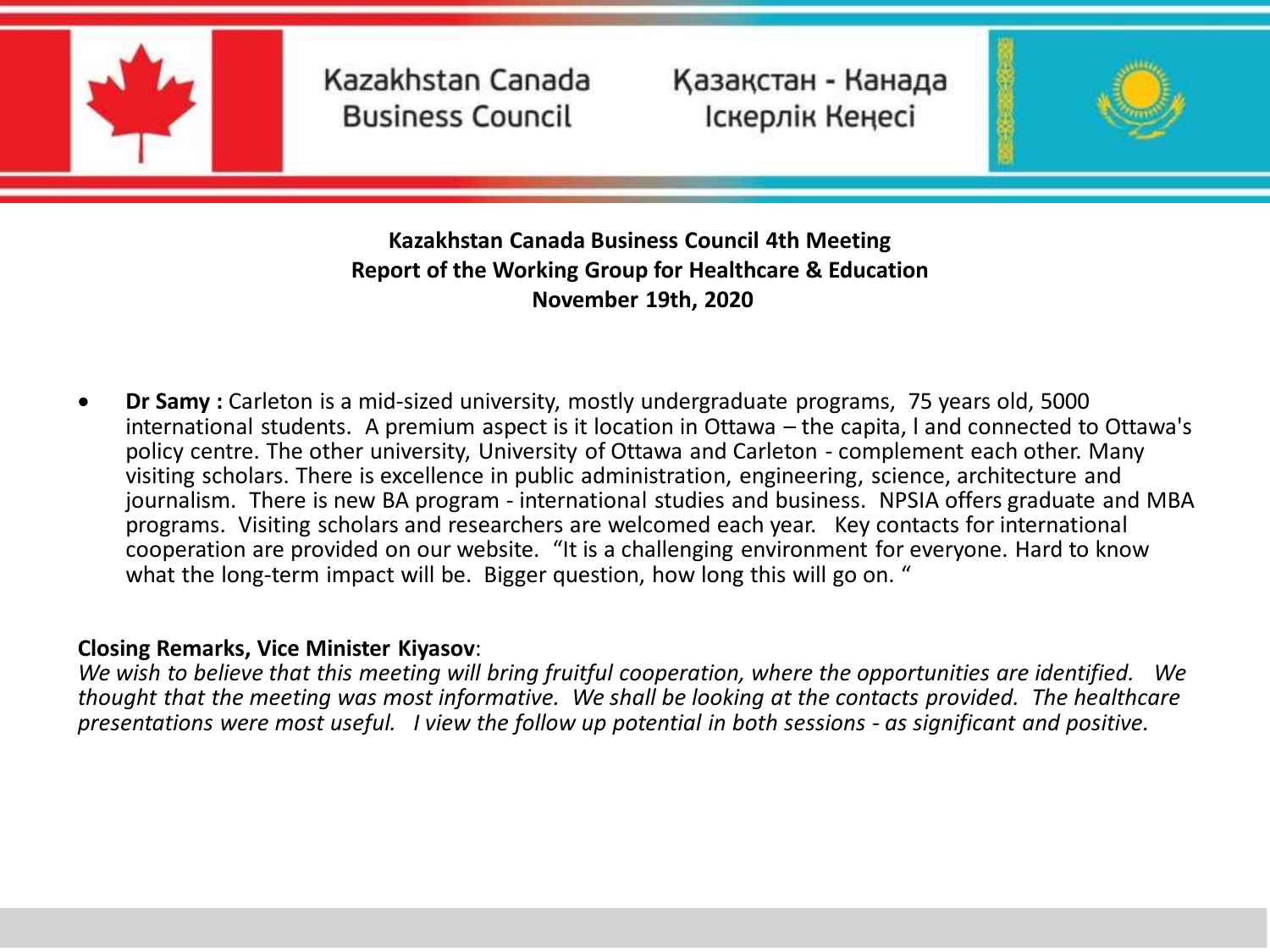

# Қазақстан - Канада Іскерлік Кеңесі

**4**

**Kazakhstan Canada Business Council**



### **4.1 OPPORTUNITIES**

- Design & Construction of 4 hospitals
- Partnership with InterHealth Canada for training re level and quality of service
- Epidemiological monitoring , prevention measures and remote testing
- Qualifications of professional standards, partner on training
- Capacity building, international standards accreditation
- Microbiology Laboratory: Collaborate on private research, and exchange material.
- Models for ensuring safe business environments through pandemics
- Opportunities for increasing BoloshaQ scholarship students in Canada, increasing the number of participating Canadian universities and student and prof mobility, plus internships
- innovative approach to studies supporting industry sectors (sciences), as well as invitation to locate Canadian campuses in Kazakhstan
- Nazarbayev University interested in Eurasian studies program, profs and students , as well as internships
- Study in Canada Program for Kazakh students
- BC Offshore Schools, Pre-Certification Agreements open
- Carleton University: BA in International Affairs program, and Eurasian studies program, Science, Engineering, Architecture & Journalism
- Cooperation with Canada in higher education sphere and science.
- Higher educational institutions and research organizations of Kazakhstan are interested in cooperation with leading universities of Canada in next 2 areas:
	- International student mobility and academic exchanges.

- Cooperation in the field of research activities by signing of contracts, agreements and protocols with Canadian universities in the research area.

• Opening of Canadian universities' brunches in Kazakhstan. Canadian Universitiesmay consider Kazakhstan for opening their brunches.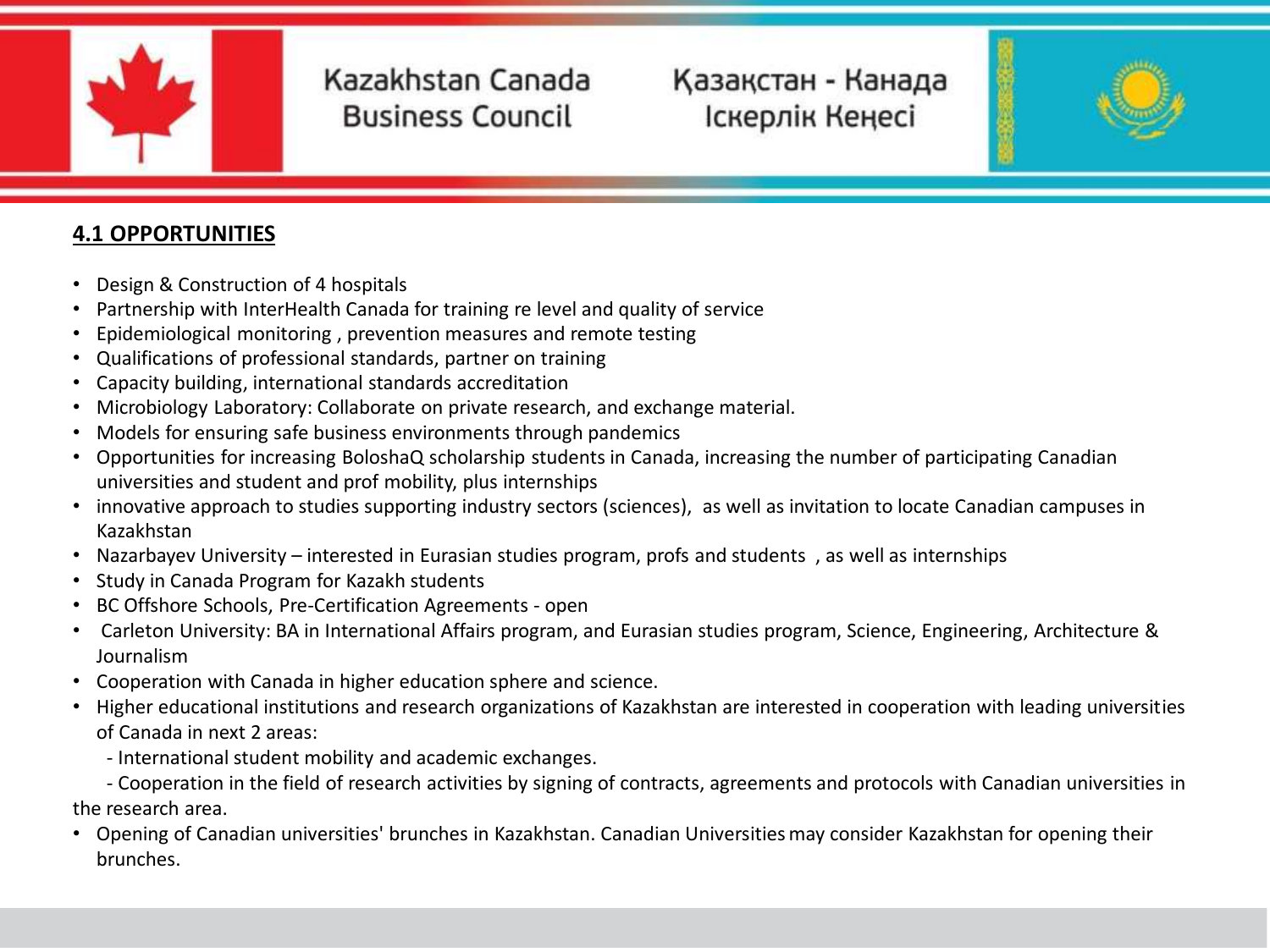

Қазақстан - Канада Іскерлік Кеңесі

**4**



# **Kazakhstan Canada Business Council Kazakhstan Canada Business Council 4th Meeting Report of the Working Group for Healthcare & Education November 19th, 2020**

# **Road Map: Next steps and Time Frame**

(to be identified by potential partners and government)